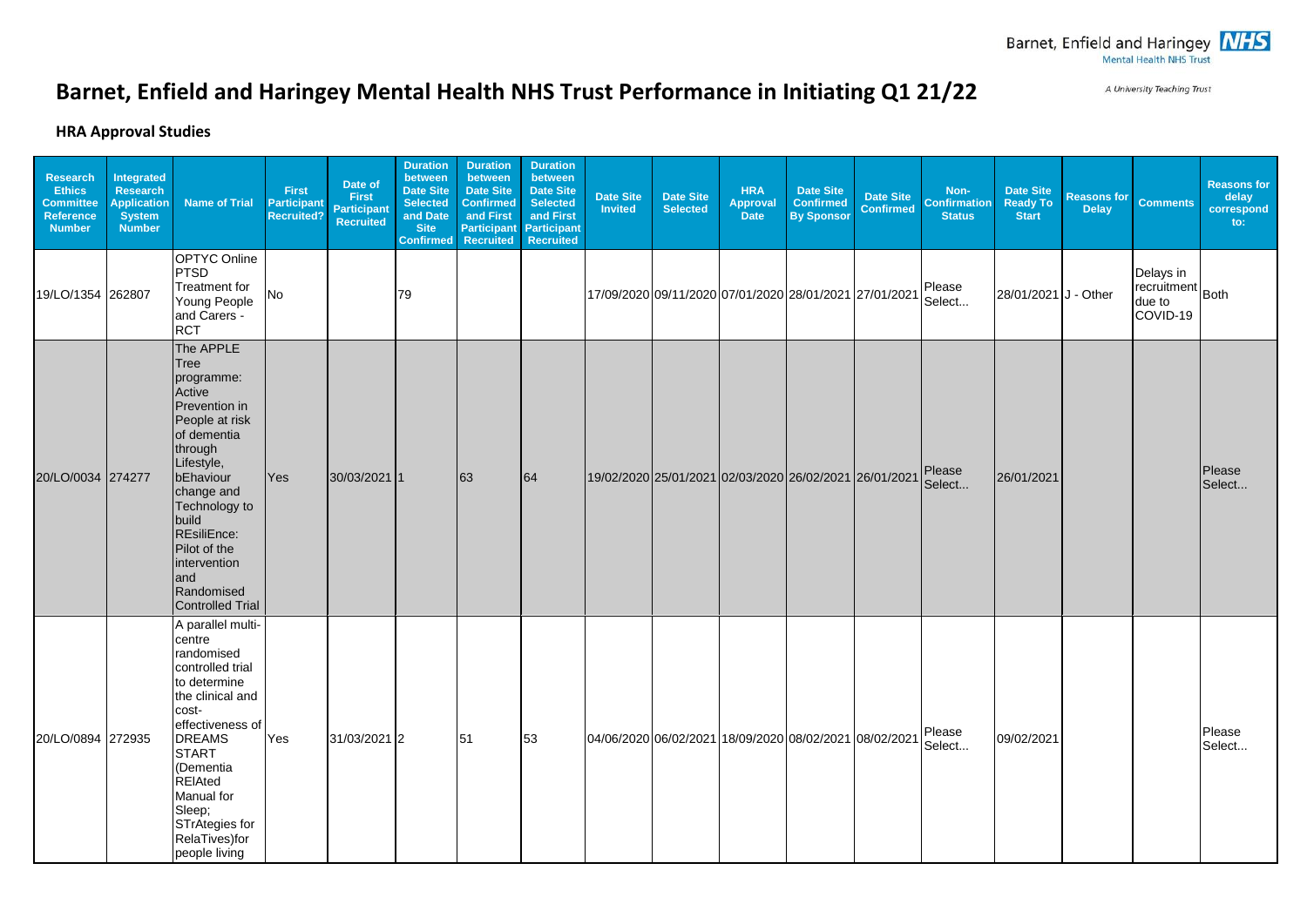

A University Teaching Trust

|                   | with dementia<br>and their carers                                                                                                                                                                                                                                                        |           |    |  |                                                               |  |  |                    |                |                                                                            |         |
|-------------------|------------------------------------------------------------------------------------------------------------------------------------------------------------------------------------------------------------------------------------------------------------------------------------------|-----------|----|--|---------------------------------------------------------------|--|--|--------------------|----------------|----------------------------------------------------------------------------|---------|
| 19/SW/0214 260823 | SUrvivors'<br>Rehabilitation<br>Evaluation after<br>CANcer trial: A<br>multi-centre,<br>pragmatic,<br>randomised<br>controlled trial<br>of comparing<br>enhanced<br>Acceptance<br>land<br>Commitment<br>Therapy (plus)<br>added to usual<br>aftercare,<br>versus usual<br>aftercare only | <b>No</b> | 56 |  | 07/08/2020 07/08/2020 13/02/2020 15/10/2020 02/10/2020 Select |  |  | 28/10/2020 Sponsor | ID -<br>Delays | Delayed by<br>decision to<br>use only<br>OID as<br>only form<br>agreement. | Sponsor |